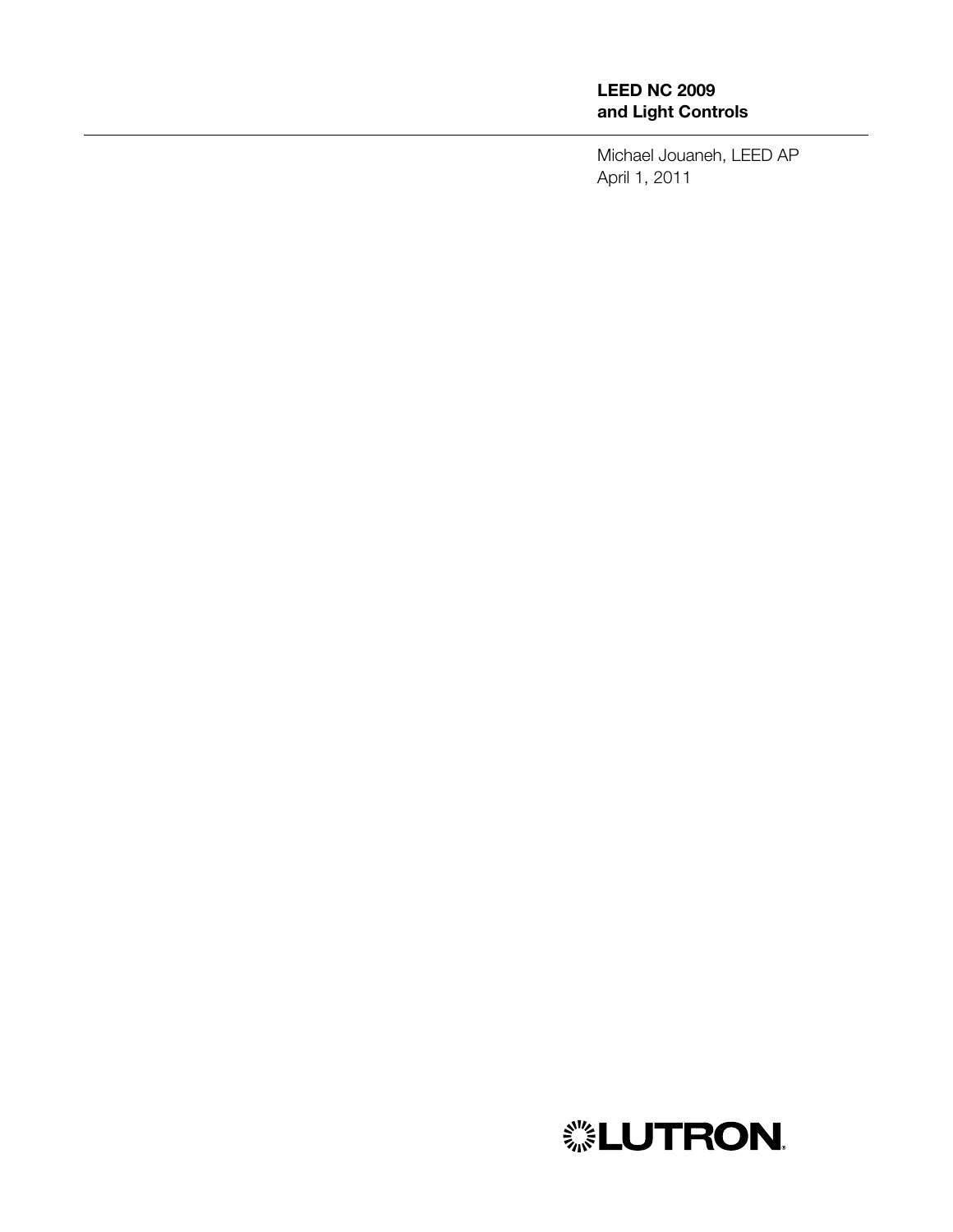# LEED NC 2009 and Light Controls **LEED NC 2009** and Light Controls

This document summarizes the 2009 LEED Green Building Design and Construction requirements that light controls help achieve. It focuses on LEED 2009 rating system for the design, construction, or major renovation of commercial buildings (LEED NC 2009). It is for information purposes only. It is not meant to replace the LEED 2009 Reference Guide. Please refer to the reference guide for precise interpretation. The reference guide is available on the USGBC website at: http://usgbc.org/.

## Table of Contents

| IV. How do Lutron solutions contribute to LEED NC 2009 certification?6 |
|------------------------------------------------------------------------|
|                                                                        |
|                                                                        |
|                                                                        |
|                                                                        |
|                                                                        |
| V. Lutron LEED APs and Green Associates as of 10/5/09 14               |
|                                                                        |

- 1) **Sustainable Sites (SS)**—for responsible and environmentally-friendly site selection and design strategies.
- 2) Water Efficiency (WE) for responsible water use and conservation.
- 3) **Energy and Atmosphere (EA)**—to optimize whole-building energy efficiency.
- 4) Materials and Resources (MR)-to promote responsible waste management and materials selection.
- 5) Indoor Environmental Quality (IEQ)—to minimize contaminants and optimize the indoor environment including the use of lighting controls and daylighting.
- 6) Innovation in Design (ID)—for exemplary performance above LEED requirements or for new green building innovations.
- 7) **Regional Priority (RP)**—to incentivize the achievement of LEED credits that are important to the local geography.

- New LEED 2009 rating system (point-based green building rating system) +
- New LEEP AP exams (exams for people to become LEED Accredited Professionals) +
- New LEED online (primary resource for managing the LEED documentation process)

As of June 27, 2009 all LEED projects will have to register under the new LEED 2009 rating system.

## I. What is LEED?

LEED—Leadership in Energy and Environmental Design—is a green building rating system started in 1998 and administered by the United States Green Building Council (USGBC). It provides an objective, national standard for what constitutes a "green" building. It offers a set of scientifically-based performance criteria for LEED building certification.

The LEED Green Building Rating Systems address seven topics:

LEED version 3.0 is the newest version of LEED, which was launched on April 27, 2009.

#### LEED v3.0 is comprised of the following: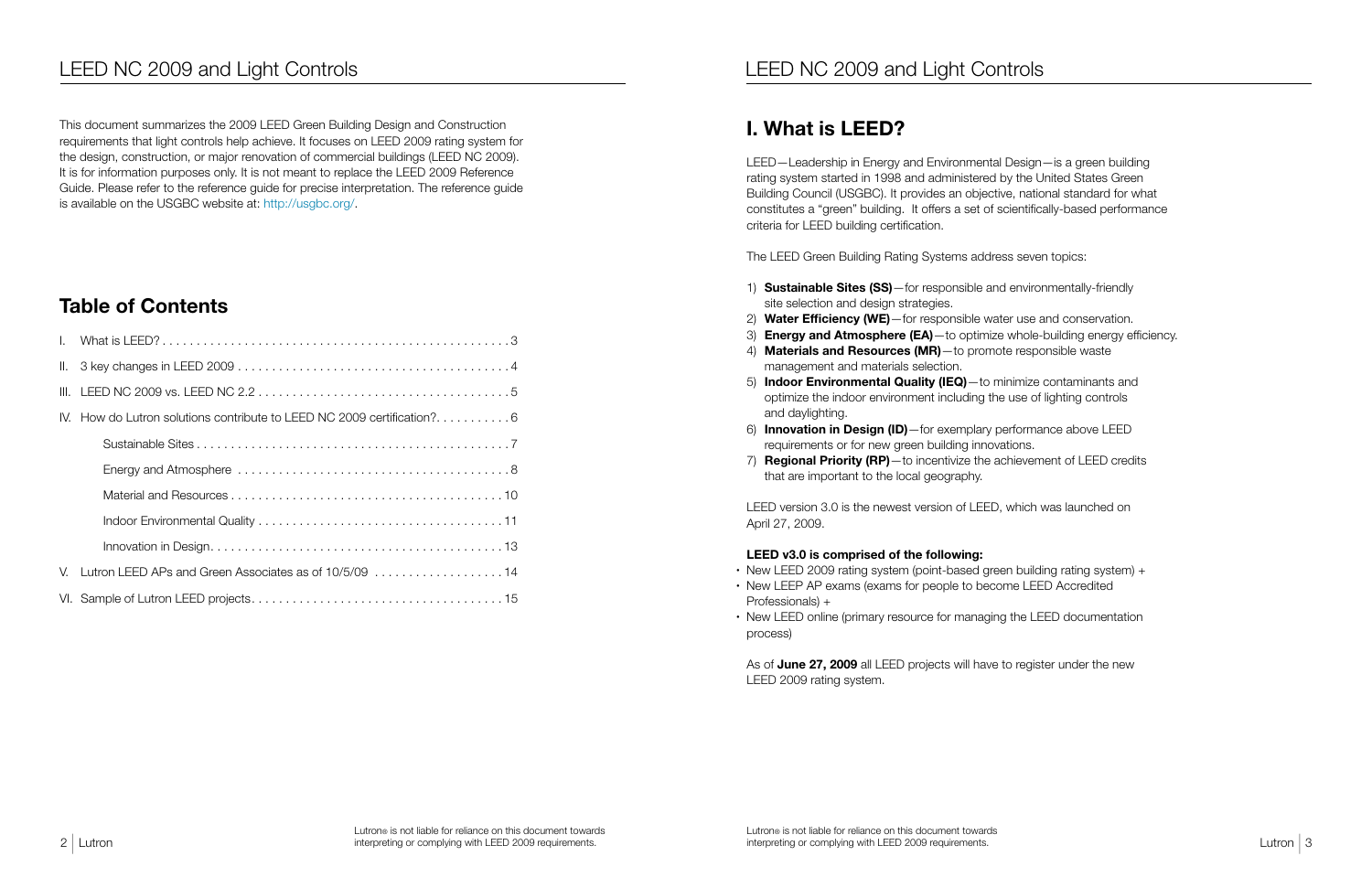#### 1) Credit weighting:

• More emphasis on Energy and Atmosphere. This means that Lutron® light controls are more significant toward achieving LEED certification as all Lutron solutions save energy.

#### 2) Updated credits:

- • Additional Innovation in Design point
- • ASHRAE 90.1 2007 is now the baseline (or Title 24 2005 for CA projects) for the Energy and Atmosphere section
- • 10% (5% for renovations) minimum energy performance improvement over the ASHRAE 90.1 2007 baseline

#### 3) Regional Priority Credits (RPCs):

• Based on U.S. zip code, bonus points for LEED credits that are deemed to be a priority for a particular region. RPCs are not new LEED credits, but instead are existing credits that USGBC chapters and regional councils have designated as being particularly important for their areas. The incentive to achieve the credits is in the form of a bonus point. More info: http://www.usgbc.org/News/ USGBCInTheNewsDetails.aspx?ID=4099

# III. LEED NC 2009 vs. LEED NC 2.2

LEED NC 2009 has more weight on energy and atmosphere. And the point scale has also been simplified—100 base points and 10 bonus points.

#### LEED Point Structure Comparison

|                                    | <b>LEED NC 2.2</b> |            | <b>LEED NC 2009</b> |            |            |
|------------------------------------|--------------------|------------|---------------------|------------|------------|
|                                    | <b>Possible</b>    | % of Total | <b>Possible</b>     | % of Total | Difference |
| <b>Description</b>                 | <b>Pts</b>         | <b>Pts</b> | <b>Pts</b>          | <b>Pts</b> | in % $ $   |
| Sustainable Sites (SS)             | 14                 | 20.29      | 26                  | 23.64      | 3.35       |
| Water Efficiency (WE)              | 5                  | 7.25       | 10                  | 9.09       | 1.84       |
| Energy and Atmosphere (EA)         | 17                 | 24.64      | 35                  | 31.82      | 7.18       |
| Material & Resources (MR)          | 13                 | 18.84      | 14                  | 12.73      | $-6.11$    |
| Indoor Environmental Quality (IEQ) | 15                 | 21.74      | 15                  | 13.64      | $-8.10$    |
| <b>Bonus Points</b>                |                    |            |                     |            |            |
| Innovative Design (ID)             | 5                  | 7.25       | 6                   | 5.45       | $-1.79$    |
| Regional Priority (RP)             | 0                  | 0          | 4                   | 3.64       | 3.64       |
| <b>Totals</b>                      | 69                 | 100        | 110                 | 100        |            |

#### Certification Point Requirements

|               |                | <b>LEED NC 2.2</b>    | <b>LEED NC 2009</b> |                  |  |
|---------------|----------------|-----------------------|---------------------|------------------|--|
| Level         | Lower<br>Limit | <b>Upper</b><br>Limit | Lower<br>Limit      | Upper  <br>Limit |  |
| Certification | 26             | 32                    | 40                  | 49               |  |
| Silver        | 33             | 38                    | 50                  | 59               |  |
| Gold          | 39             | 51                    | 60                  | 79               |  |
| Platinum      | 52             | 69                    | 80                  |                  |  |

### II. 3 key changes in LEED 2009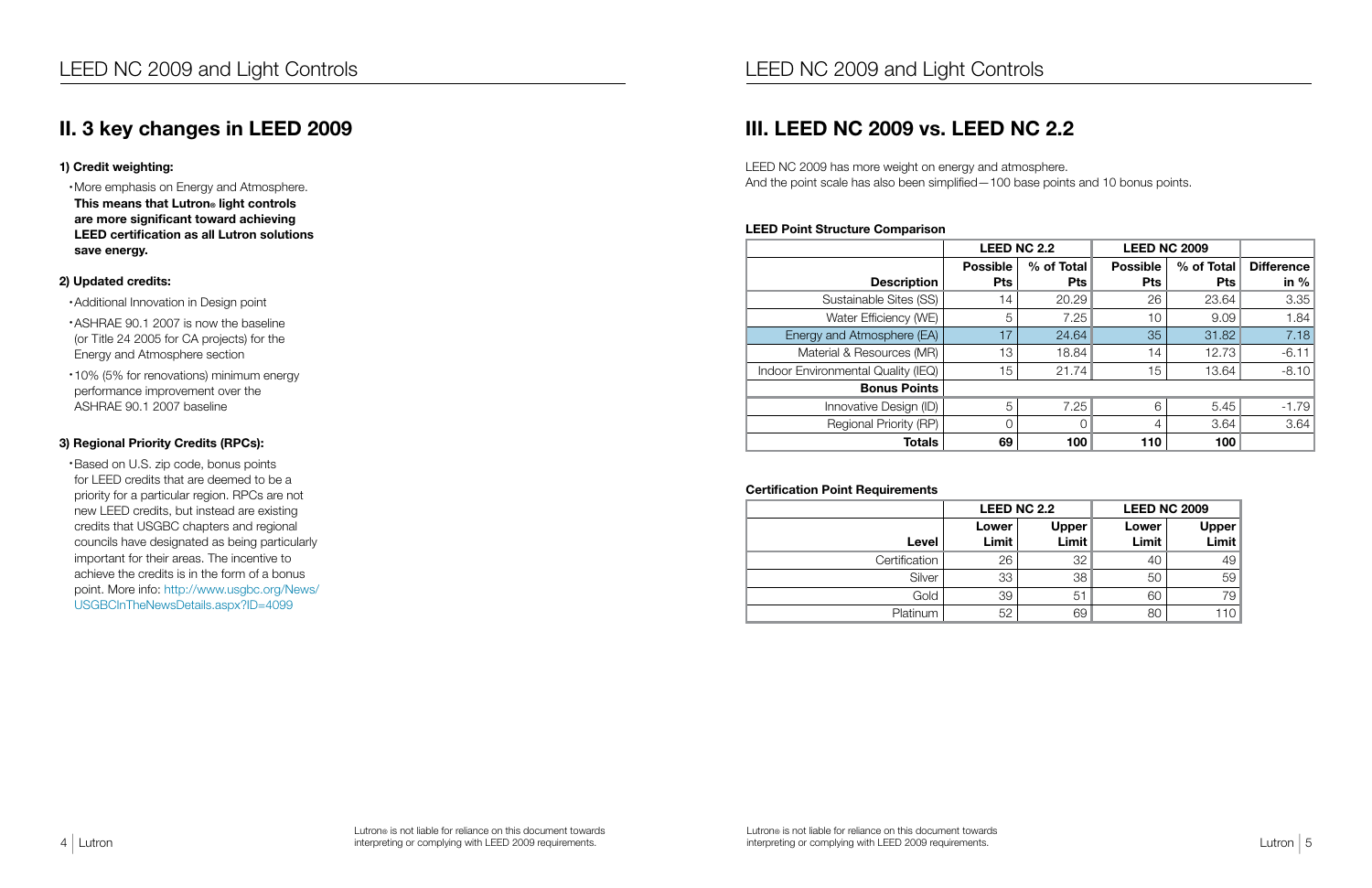# IV. How do Lutron® solutions contribute to LEED NC 2009 certification? (con't.)

1) Sustainable Sites (Lutron solutions help achieve 1 point)

#### Credit 8 Light Pollution Reduction (1 pt)

#### Intent:

• Minimize light trespass from the building.

#### Key Requirements:

- • Interior lighting—No light shining out windows OR all non-emergency interior lighting power reduced by at least 50% during non-business hours (11 pm to 5 am).
- Exterior lighting Must comply with ASHRAE 90.1 2007 Lighting Power Densities (watts per square foot) and lighting zone requirements in IESNA RP 33.

# IV. How do Lutron® solutions contribute to LEED NC 2009 certification?

#### Lutron Solution:

- • Controllable window shades with the right fabrics prevent light from escaping on the windows of the building.
- • Occupancy sensors turn lights off when spaces are vacant to not only save energy but also prevent light pollution from escaping the building.
- • Timeclock scheduling can be used to provide a building lighting sweep at night so that lights are off or set to a low dimmed level at certain times, saving energy and preventing light pollution.

Lutron solutions can contribute to 40 out of 110 possible points (36%) in the new LEED 2009 NC rating system. The following is a summary of the credits that Lutron solutions help achieve.

| <b>LEED NC 2009</b>                          | Summary of the Credits and Prerequisites that Lutron Solutions Help Achieve <sup>1</sup> |                                                               |                               |  |
|----------------------------------------------|------------------------------------------------------------------------------------------|---------------------------------------------------------------|-------------------------------|--|
| Credit                                       | Description                                                                              | Points that<br><b>Lutron Solutions</b><br><b>Help Achieve</b> | % of Total<br>Possible Points |  |
| <b>SS</b>                                    | <b>Sustainable Sites</b>                                                                 | 1 out of 26                                                   | 4%                            |  |
| Credit 8                                     | <b>.</b> Light Pollution Reduction                                                       |                                                               |                               |  |
| EA                                           | <b>Energy and Atmosphere</b>                                                             | 24 out of 35                                                  | 69%                           |  |
| Prereq. 1                                    | • Fundamental Commissioning                                                              | $ -$                                                          |                               |  |
| Prereq. 2                                    | ·Min. Energy Performance                                                                 | $-$                                                           |                               |  |
| Credit 1                                     | <b>.</b> Optimize Energy Performance <sup>2</sup>                                        | 19                                                            |                               |  |
| Credit 3                                     | <b>• Enhanced Commissioning</b>                                                          | $\overline{2}$                                                |                               |  |
| Credit 5                                     | • Measurement & Verification                                                             | 3                                                             |                               |  |
| <b>MR</b><br><b>Material &amp; Resources</b> |                                                                                          | 2 out of 14                                                   | 14%                           |  |
| Credit 4                                     | ·Recycled Content                                                                        | 2                                                             |                               |  |
| <b>IEQ</b>                                   | <b>Indoor Environmental Quality</b>                                                      | 3 out of 15                                                   | 20%                           |  |
| Credit 6.1                                   | •Controllability of Systems - Lighting                                                   |                                                               |                               |  |
| Credit 8.1                                   | ·Daylight                                                                                |                                                               |                               |  |
| Credit 8.2                                   | • Views                                                                                  |                                                               |                               |  |
| ID                                           | <b>Innovative Design</b>                                                                 | 6 out of 6                                                    | 100%                          |  |
| Credit 1                                     | · Innovative Design                                                                      | 5                                                             |                               |  |
| Credit 2                                     | $\cdot$ LEED AP                                                                          |                                                               |                               |  |
| <b>RP</b>                                    | <b>Regional Priority</b>                                                                 | 4 out of 4                                                    | 100%                          |  |
|                                              | · Various                                                                                | $\overline{4}$                                                |                               |  |
|                                              | <b>Total Possible Points</b>                                                             | 40 out of 110                                                 | 36%                           |  |

1 Note that use of any products will not guarantee any LEED points. Products may have to be combined with other solutions to meet the full requirements for each credit.

2 Please refer to page 9 for more details.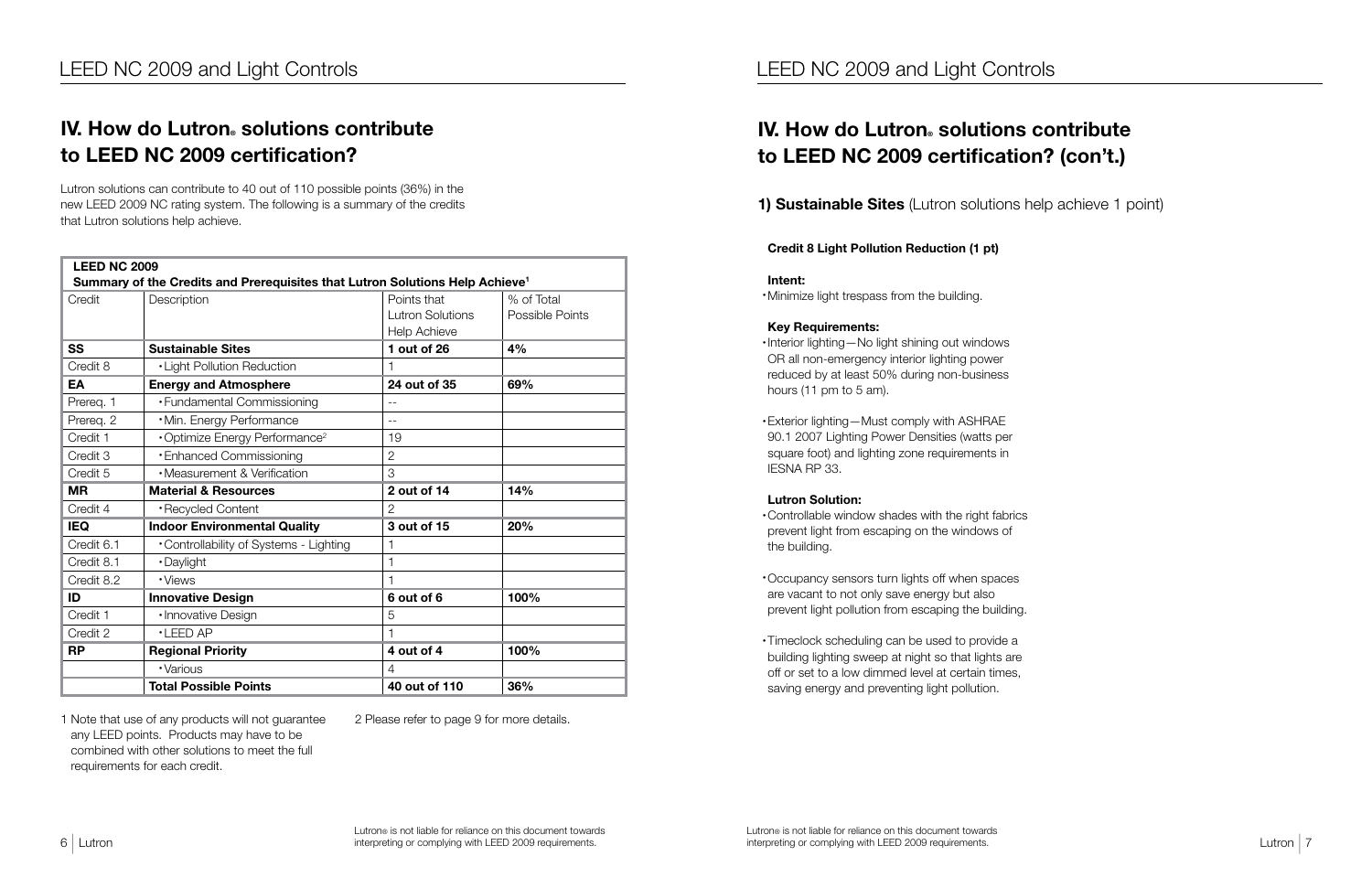$\frac{1}{2}$  Lutron interpreting or complying with LEED 2009 requirements. Lutron interpreting or complying with LEED 2009 requirements. Lutron® is not liable for reliance on this document towards interpreting or complying with LEED 2009 requirements.

# IV. How do Lutron® solutions contribute to LEED NC 2009 certification? (con't.)

**2) Energy and Atmosphere** (Lutron solutions help achieve 24 points)

#### Prerequisite 1 Fundamental Commissioning

#### Intent:

• Establish a minimum level of energy efficiency for the building.

• Verify that the building's energy systems are installed, calibrated, and perform according to owner's requirements, basis of design, and construction docs.

#### Key Requirements:

• Develop a commissioning plan; verify the installation and performance of systems to be commissioned.

#### Lutron Solution:

• Lutron field service team will help the Commissioning Authority (CxA) verify the installation and performance of the Lutron systems.

> • Using a combination of Quantum® or EcoSytem® energy saving light control strategies such as automated shading, daylight harvesting, highend trim, light level tuning, dimming, scheduling, and occupancy sensing can reduce lighting loads by 60% or more. And these strategies can also reduce HVAC loads by 20% or more.

#### Prerequisite 2 Minimum Energy Performance

#### Intent:

#### Key Requirements:

• Demonstrate a 10% minimum energy reduction compared to an ASHRAE 90.1 2007 (or CA Title 24 2008) compliant building.

• Comply with mandatory lighting control requirements in Section 9.4 of ASHRAE 90.1 2007.

#### Lutron Solution:

# IV. How do Lutron® solutions contribute to LEED NC 2009 certification? (con't.)

• Occupancy sensors and timeclock scheduling can be used to meet the mandatory lighting control requirements in Section 9.4 of ASHRAE 90.1 2007.

#### Credit 1 Optimize Energy Performance (1-19 pts)

#### Intent:

• Achieve energy performance beyond the prerequisite standard.

#### Key Requirements:

• Whole building energy simulation to show energy performance better than ASHRAE 90.1 2007 (or Title 24 2005 for CA projects) by at least 12% (8% for renovation). Note that automatic shades, not manual shades, may be used in the energy simulation.

#### Lutron Solution:

- • Occupancy sensors and timeclock scheduling can be used to meet the mandatory lighting control requirements of ASHRAE 90.1 2007 chapter 9.
- • Using a combination of Quantum® or EcoSystem® energy-saving light control strategies such as daylight harvesting, high-end trim, light level tuning, dimming, scheduling, automatic shading, and occupancy sensing reduces both lighting and HVAC loads.

### LEED NC 2009 and Light Controls

### 2) Energy and Atmosphere (con't.)

Points



#### One LEED point for every 2% reduction in energy cost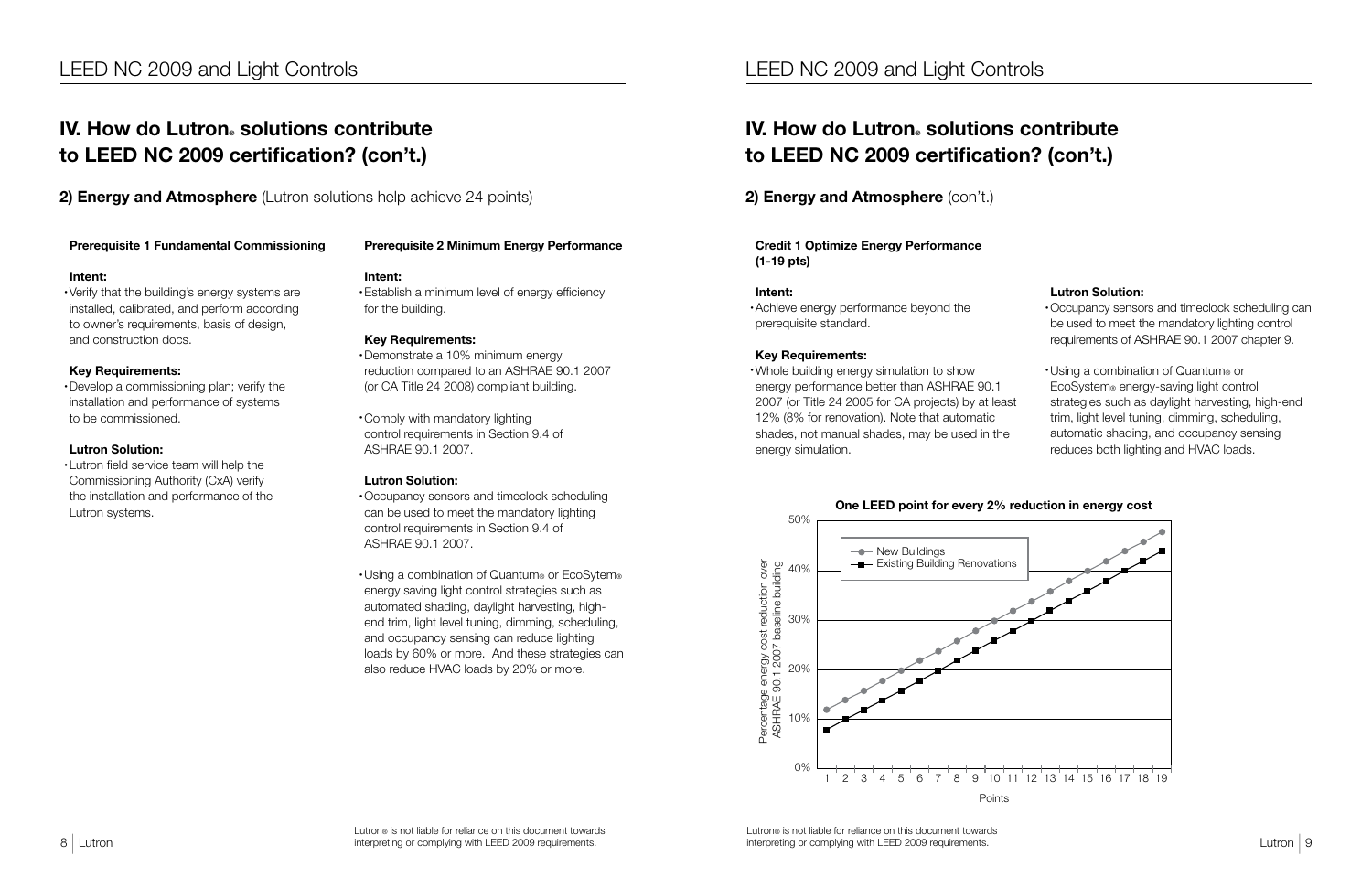Lutron by the construction of the constraints of the district of the constraints of the constraints of the construction of the constraints of the constraints of the constraints of the constraints of the constraints of the Lutron® is not liable for reliance on this document towards interpreting or complying with LEED 2009 requirements.

#### Credit 3 Enhanced Commissioning (2 pts)

#### Intent:

• Begin commissioning early in the design process and execute additional activities after systems performance verification has been completed.

#### Key Requirements:

• Develop a systems manual.

- • Verify that the requirements for training operating personnel are in place.
- • Review building performance within 10 months of substantial completion.

#### Lutron Solution:

• Lutron field service can train and provide necessary manuals to operating personnel.

#### Credit 5 Measurement and Verification\* (3 pts)

#### Intent:

• Provide ongoing accountability of building energy consumption over time.

#### Key Requirements:

# IV. How do Lutron® solutions contribute to LEED NC 2009 certification? (con't.)

2) Energy and Atmosphere (con't.)

• Develop and implement a measurement and verification (M&V) plan to monitor building electricity consumption.

# IV. How do Lutron® solutions contribute to LEED NC 2009 certification? (con't.)

### **3) Material and Resources** (Lutron solutions help achieve 3 points)\*

• M&V must cover at least 1-year of postconstruction occupancy.

• Provide a process for corrective action if the M&V results don't show energy savings.

#### Lutron Solution:

- • Quantum® lighting power monitoring provides continuous lighting energy consumption and savings data for the M&V plan.
- • Quantum light control strategies, such as light level tuning, can be easily implemented to provide necessary corrective action to achieve the desired energy savings.
- *\* Note to increase the likelihood of achieving this point, HVAC loads should be monitored as well as the lighting loads. Furthermore, the USGBC now requires that new LEED buildings provide energy performance data annually in order to maintain LEED certifications.*

#### Credit 4 Recycled Content (1-2 pts)

#### Intent:

• Increase demand for building products that incorporate recycled materials.

#### Key Requirements:

• Use materials such that the sum of the recycled content constitutes at least 10% or 20%, based on cost, of the total value of the materials cost in the project.

#### Lutron Solution:

- • 100% recycled fabrics for Lutron controllable window shades.
- *\* Note that electrical components cannot be included in the calculation for this credit. Thus, the cost of the electronic drive must be excluded from the required calculations. Also, since shades are considered furniture as they are part of CSI Division 12, the cost of all Division 12 materials must be included in calculations for MR credits 3 through 7.*

### LEED NC 2009 and Light Controls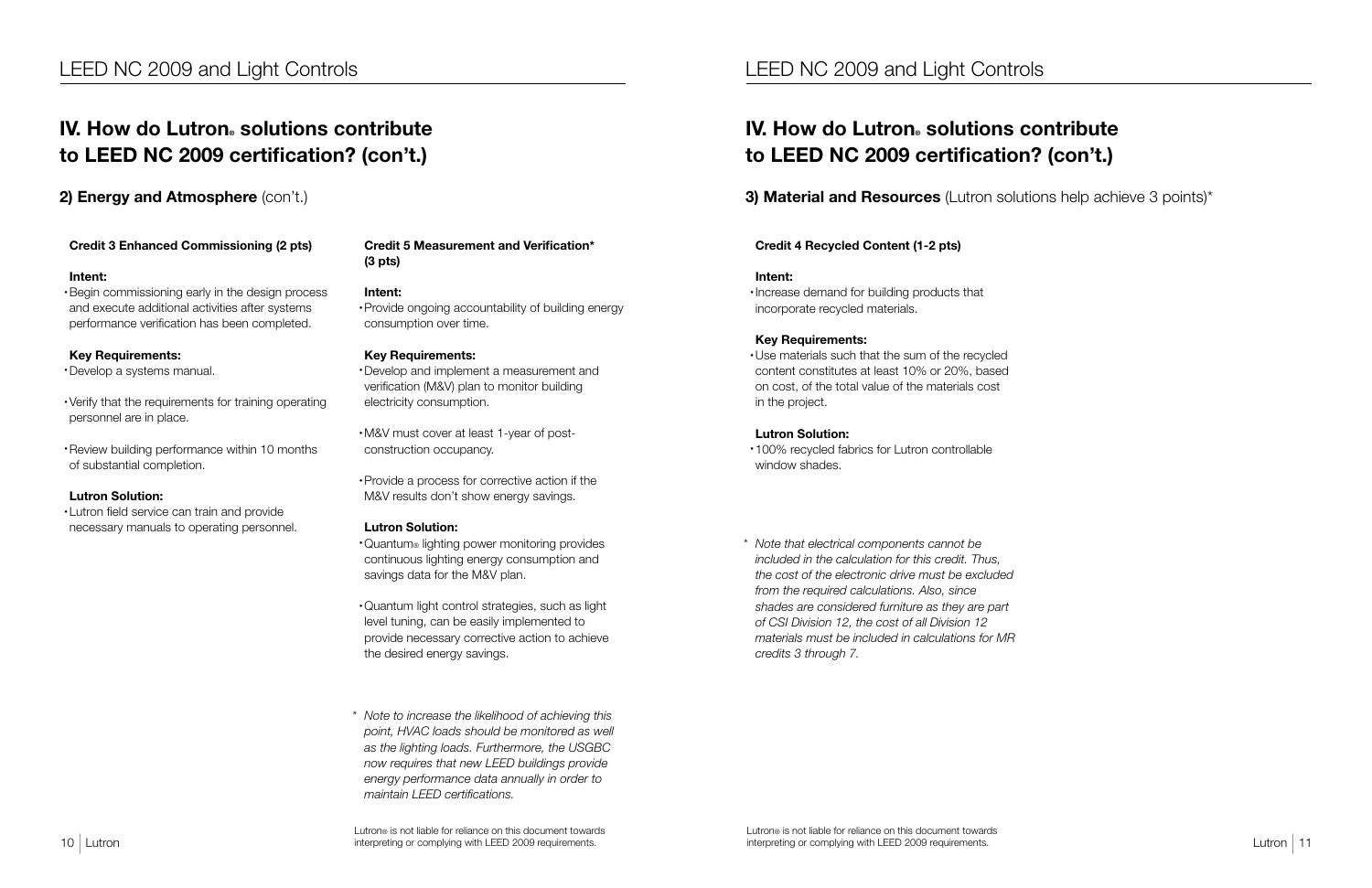#### Credit 6.1 Controllability of Systems— Lighting (1 pt)

#### Intent:

• Provide a high-level of lighting system control for individual occupants or groups in multioccupant spaces (i.e. classrooms, conference rooms) and promote their productivity, comfort, and well-being.

• All Lutron lighting controls help achieve this credit.

#### Key Requirements:

• At least 75% of regularly occupied spaces must be daylight illuminated with a minimum of 25 footcandles.

• Provide individual lighting controls for at least 90% of the occupants to suit individual task needs and preferences; and provide lighting controllability for all shared multi-occupant spaces to allow for adjustments to meet group needs and preferences.

# IV. How do Lutron® solutions contribute to LEED NC 2009 certification? (con't.)

4) Indoor Environmental Quality (Lutron solutions help achieve 3 points)

#### Lutron Solution:

# IV. How do Lutron® solutions contribute to LEED NC 2009 certification? (con't.)

### **5) Innovation in Design** (Lutron solutions help achieve 6 points)

#### Credits 8.1 Daylight and 8.2 Views (1–2 pts)

#### Intent:

• Provide occupants a connection to outdoors through daylight and views into regularly occupied spaces.

#### Key Requirements:

• Exemplary performance—Achieving double the credit requirements and/or achieving the next incremental threshold for the LEED requirement.

• Achieve a direct line of sight to the outdoor environment via vision glazing btw 30" and 90" above floor for occupants in 90% of all regularly occupied areas.

• Provide glare control.

#### Lutron Solution:

• Lutron automated windows shades help control glare while still providing daylight and access to views.

#### Credit 1 Innovation in Design (1-5 pts)

#### Intent:

• Additional points for exceptional performance above LEED requirements and/or innovative performance in green building categories not addressed by LEED.

#### Key Requirements:

• Innovation in Design—Provide details on an innovative green building solution not addressed by LEED.

#### Lutron Solution:

- • Using the Quantum® Green Glance® energy savings display in conjunction with a distributed case study or building tours helps achieve innovation point for Green Education.
- • Using Quantum Hyperion solar-adaptive shading which automatically adjusts shades based on the position of the sun, may achieve an innovation point for the Daylight and Views.

### Credit 2 LEED AP (1 pt)

#### Intent:

• Support and encourage design integration required by a LEED and streamline the application certification process.

#### Key Requirements:

• At least one principal participant on the project must be a LEED-AP.

#### Lutron Solution:

• Lutron has several LEED APs on staff that can assist the project team with the LEED rating system (see table on the next page).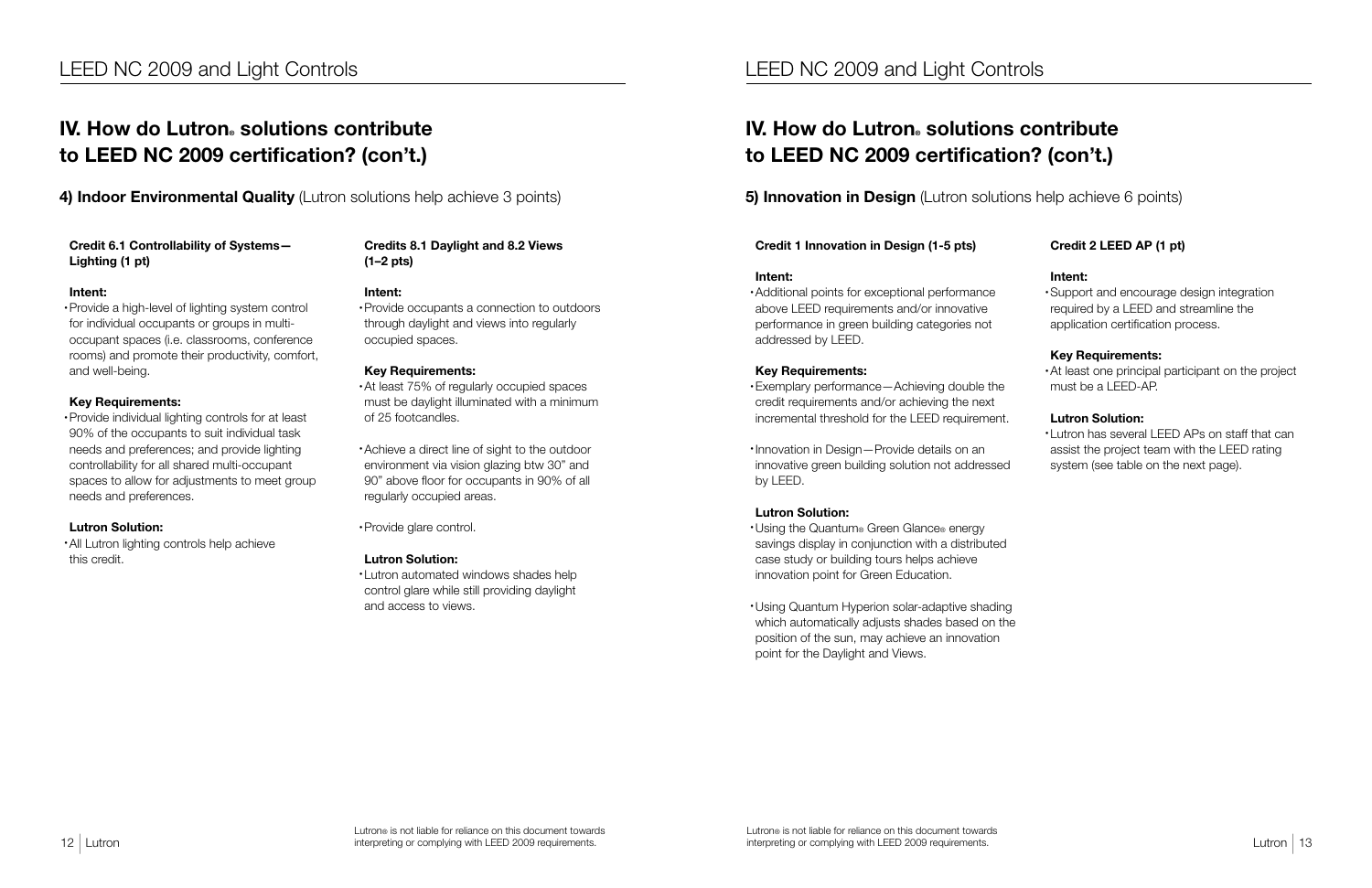Lutron the contract of the completion of the completion interpreting or complete the contract of the contract of the contract of the contract of the contract of the contract of the contract of the contract of the contract Lutron® is not liable for reliance on this document towards interpreting or complying with LEED 2009 requirements.

|                | <b>Name</b>             | <b>City</b>       | <b>State</b>             | Country    | <b>Primary</b><br>Area               | <b>Email</b>               | Phone             | Certifi-<br>cation             |
|----------------|-------------------------|-------------------|--------------------------|------------|--------------------------------------|----------------------------|-------------------|--------------------------------|
| 1              | James Cheng             | Chicago           | $\mathbb L$              | <b>USA</b> | Sales - Central                      | jcheng@lutron.com          | 312.420.4867      | <b>LEED AP</b>                 |
| $\overline{2}$ | Lori Christopherson     | Chicago           | $\mathbb L$              | <b>USA</b> | Sales - Central                      | lchristopherson@lutron.com | 773.551.2084      | <b>LEED AP</b>                 |
| 3              | Megan Donovan           | Seattle           | <b>WA</b>                | <b>USA</b> | $Sales -$<br>Northwest               | mdonovan@lutron.com        | 206.331.2489      | <b>LEED AP</b>                 |
| $\overline{4}$ | Manny Feris             | Coopersburg       | PA                       | <b>USA</b> | Residential<br>Interiors             | mferis@lutron.com          | 610.282.7613      | <b>LEED AP</b>                 |
| 5              | Juan Figueroa           | Cooper City       | FL                       | <b>USA</b> | Window<br>System Sales-<br>Southeast | jfigueroa@lutron.com       | 954.647.6582      | <b>LEED AP</b>                 |
| 6              | Michael Jouaneh         | Coopersburg       | PA                       | <b>USA</b> | Marketing                            | mjouaneh@lutron.com        | 610.282.5350      | <b>LEED AP</b>                 |
| $\overline{7}$ | Maurice Karagiorgos     | Kirkland          | <b>WA</b>                | <b>USA</b> | $Sales -$<br>Northwest               | mkaragiorgos@lutron.com    | 206.218.7140      | <b>LEED AP</b>                 |
| 8              | Ashley<br>Wickramaratne | Chicago           | $\mathbb L$              | <b>USA</b> | Sales                                | akwait@lutron.com          | 312.206.8088      | <b>LEED AP</b>                 |
| 9              | <b>Tom Myers</b>        | Coopersburg       | PA                       | <b>USA</b> | Sales                                | tmyers@lutron.com          | 484.431.4133      | <b>LEED AP</b>                 |
| 10             | <b>Matthew Schulz</b>   | Belmont           | CA                       | <b>USA</b> | Sales $-$<br>Government/<br>Military | mschulz@lutron.com         | 650.339.3263      | <b>LEED AP</b>                 |
| 11             | Boon Liang Seng         | Singapore         | $\overline{a}$           | Singapore  | Sales - Asia                         | blseng@lutron.com          | 011.65.6220.4666  | <b>LEED AP</b>                 |
| 12             | JD Stephens             | Freemont          | CA                       | <b>USA</b> | Sales $-$<br>Northwest               | jdstephens@lutron.com      | 510.936.3371      | <b>LEED AP</b>                 |
| 13             | Shaun H. Taylor         | Washington,<br>DC | $\overline{a}$           | <b>USA</b> | Sales-<br>Mid-Atlantic               | shtaylor@lutron.com        | 202.302.4126      | <b>LEED Green</b><br>Associate |
| 14             | Amy Whiteluke           | Coopersburg       | PA                       | <b>USA</b> | Sales - NYC                          | awhiteluke@lutron.com      | 610.657.5610      | <b>LEED AP</b>                 |
| 15             | Patrick Yam             | Hong Kong         | $\overline{\phantom{0}}$ | China      | Specification<br>Sales - Asia        | pyam@lutron.com            | 011.852.9098.3540 | <b>LEED AP</b>                 |
| 16             | Derek Yung              | Hong Kong         | $\overline{\phantom{0}}$ | China      | Sales - Asia                         | dyung@lutron.com           | 011.852.9305.2607 | <b>LEED AP</b>                 |
| 17             | Scott Ziegenfus         | Coopersburg       | PA                       | <b>USA</b> | Senior<br>Applications<br>Engineer   | sziegenfus@lutron.com      | 610.282.6559      | <b>LEED AP</b>                 |

# VI. Sample of Lutron. LEED projects

Yale Sculpture Building is a 51,000 sqft LEED Platinum building completed in 2007 which houses student studios, a gallery, and faculty offices. Occupancy sensors are implemented throughout to switch lights off in unoccupied areas. Lutron Daylight Sensors and Dimming Ballasts work together to maximize natural light while maintaining a constant light level in all publicly occupied spaces.

The Genzyme Center completed in 2003, is a 344,000 square foot LEED Platinum office building located in Cambridge Massachusetts. Among the state of the art strategies for sustainable design, are Lutron Daylight and Occupancy Sensors along with individually dimmable ballasts which together, are expected to reduce lighting energy use by 45%.

| Project                  | <b>Building</b> | Rating        | <b>Certification</b> |                   |                                       |
|--------------------------|-----------------|---------------|----------------------|-------------------|---------------------------------------|
|                          | <b>Type</b>     | <b>System</b> | Level                | Location          | <b>Other Details</b>                  |
| <b>Access Living</b>     | Office          | <b>NC 2.1</b> | Gold                 | Chicago, IL       | Case study (P/N 367-1687)             |
| AIA HQ                   | Office          | CI 2.0        | Gold                 | San Francisco, CA | www.lutron.com/casestudies            |
| Allsteel Showroom        | Retail          | CI 2.0        | Silver               | San Francisco, CA | www.lutron.com/casestudies            |
| <b>Bank of America</b>   | Office          | CI 2.0        | Silver               | New York, NY      | Uses EcoSystem®                       |
| <b>Bently Reserve</b>    | Office          | CS 2.0        | Silver               | San Francisco, CA | www.lutron.com/casestudies            |
| eBay                     | Office          | <b>NC 2.1</b> | Gold                 | San Jose, CA      | Quantum with QED® shades              |
| Exelon HQ                | Office          | CI 2.0        | Platinum             | Chicago, IL       | Uses EcoSystem                        |
| Genzyme Center           | Office          | <b>NC 2.0</b> | Platinum             | Cambridge, MA     | Uses EcoSystem                        |
| <b>Hotel Arista</b>      | Hotel           | <b>NC 2.2</b> | Certified            | Naperville, IL    | Video case study                      |
|                          |                 |               |                      |                   | www.lutron.com/stanza/arista          |
| <b>HSBC</b>              | Office          | <b>NC 2.1</b> | Gold                 | Chicago, IL       | <b>Uses Quantum</b>                   |
| <b>ITC</b> Gardenia      | Hotel           | India NC      | Platinum             | Bangalore, India  | <b>LCP 128</b>                        |
| Montage Hotel            | Hotel           | <b>NC 2.2</b> | Gold                 | Beverly Hills, CA | Uses a Lutron GRAFIK 5000TM system    |
| <b>Beverly Hills</b>     |                 |               |                      |                   |                                       |
| Orchard Garden Hotel     | Hotel           | <b>NC 2.1</b> | Certified            | San Francisco, CA | Uses Lutron GRAFIK® 4000              |
| Salmon Creek Eco-        | Education       | <b>NC 2.2</b> | Platinum             | Occidental, CA    | EcoSystem, GRAFIK QS, QS shades       |
| <b>Resource Buliding</b> |                 |               |                      |                   | and LCP                               |
| Sidwell Friends School   | Education       | <b>NC 2.1</b> | Platinum             | Washington DC     | See case study (P/N 367-1336)         |
| <b>Starwood Element</b>  | Hotel           | <b>NC 2.2</b> | Gold                 | Lexington, MA     | Uses Lutron GRAFIK 4000               |
| The Energy Foundation    | Office          | CI 2.0        | Platinum             | San Francisco, CA | Video and hardcopy case studies       |
|                          |                 |               |                      |                   | coming soon; uses Quantum system      |
|                          |                 |               |                      |                   | with some QED shades                  |
| The Plaza Center         | Office          | <b>NC 2.0</b> | Gold                 | Allentown, PA     | See Lutron LEED CEU presentation      |
| at PPL                   |                 |               |                      |                   | for more details                      |
| Yale Sculpture Building  | Education       | <b>NC 2.1</b> | Platinum             | New Haven, CT     | Lutron occupancy and daylight sensors |
|                          |                 |               |                      |                   | along with Lutron dimmer ballasts     |

# V. Lutron. LEED APs and Green Associates as of 4/1/11

#### Additional information: